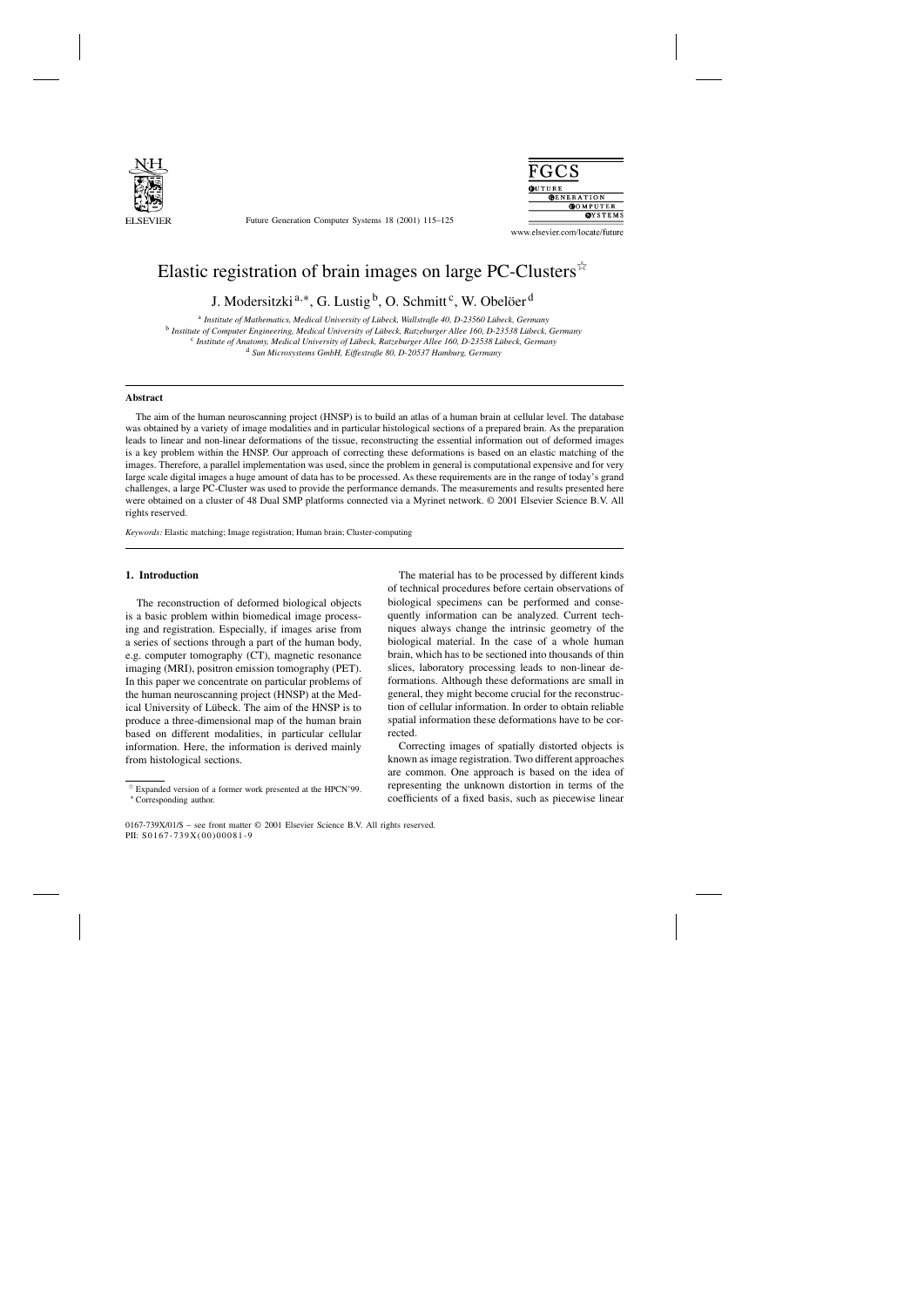functions or higher order splines. Typically, these coefficients are determined by a least squares condition for some user prescribed landmarks (see, e.g. [4]). This approach is known as warping [17]. The second approach is based on the formulation of the problem via a non-linear partial differential equation (PDE). To solve these equations no further information on the underlying images, e.g. landmarks, is needed (see, e.g. [1,16]). We describe a method for correcting these kind of deformations based on a linear elasticity model and leading to a non-linear PDE. This so-called elastic matching method is also used in other projects, e.g. [1,2,5,6,15].

To resolve details of the brain (e.g. neurons) very high resolution scans of histological sections are produced. In comparison to MRI where the resolution is  $640 \times 10^3 \mu m^3$ /voxel, pictures of the HNSP offer a much higher resolution with  $0.026 \,\mathrm{\mu m^3/voxel}$ . Matching thousands of such images in a reasonable amount of time requires computing performance that is beyond today's single processor systems. In addition, memory requirements for the large images lead to a parallel implementation of the elastic matching algorithm. Here, with respect to an attractive price/performance ratio, we use a PC-Cluster to provide the performance demands.

In this paper we describe the parallel implementation of our elastic matching algorithm and present performance measurements on a 48 node cluster system. Details of the HNSP are described in Section 2. After the background of the elasticity model given in Section 3, Section 4 presents internals of our parallel algorithm and performance measurements. The results and their discussion are given in Section 5.

# **2. The HNSP**

The aim of the HNSP is the three-dimensional reconstruction of all cells of a human brain and their structural and functional characterization by means of molecular-biological techniques. The processed tissue



 $(a)$ 

 $(b)$ 

Fig. 1. Peripherical equipment for gaining human brain images: (a) the very large microscope (VLM) is analyzing the histological sections of the brain at the cellular level; (b) the episcopic imaging device consists of a digital camera which produces images of the upper surface of the paraffin block before each sectioning process.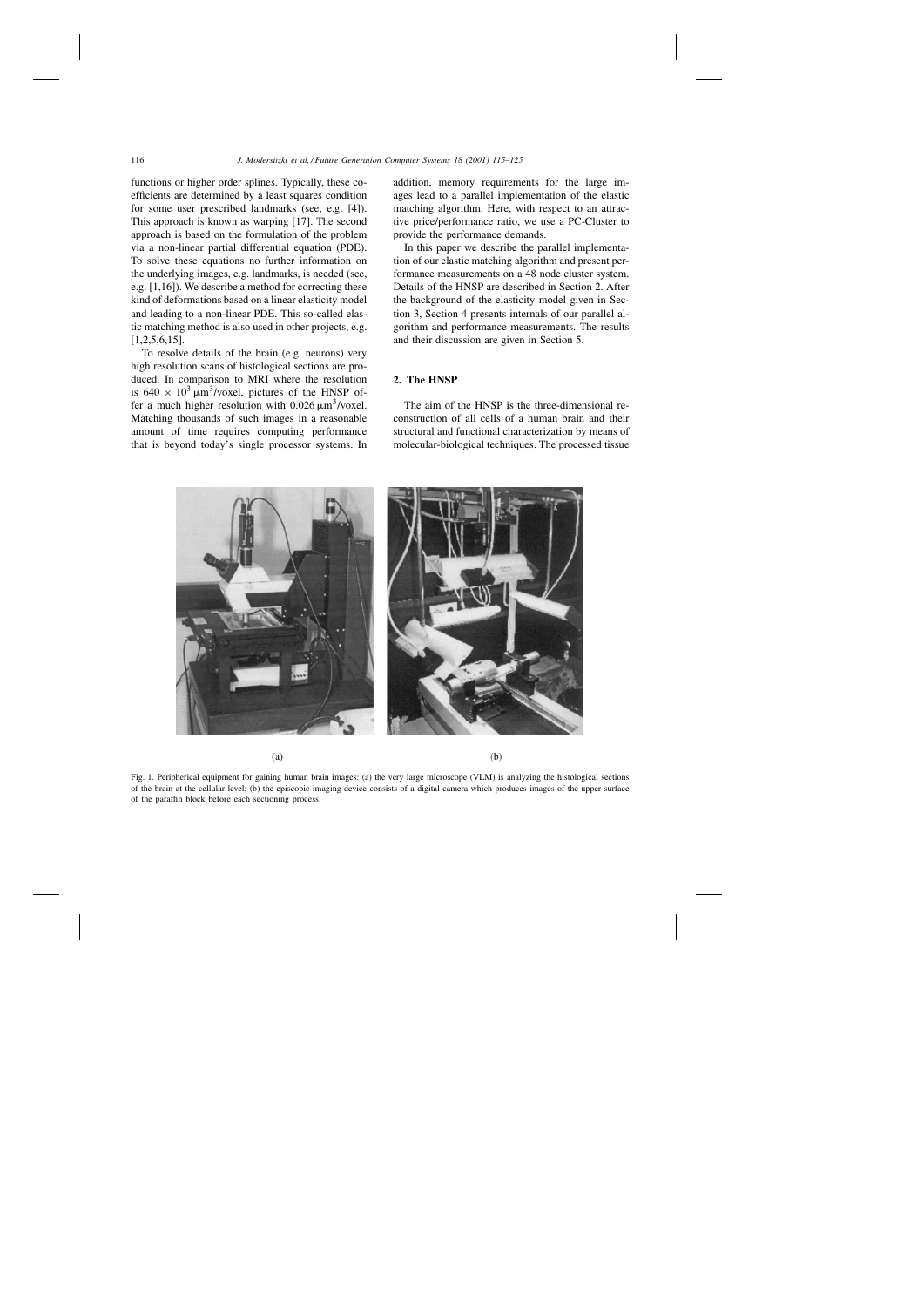

a) Brain after fixation in formalin b) Paraffin embedded brain

Fig. 2. The black line on the formaldehyde fixated brain (a) indicates the intersection area of the paraffin embedded brain (b) and the location of the matched sections 116–119.

is quantified by different digitization devices like high resolution transparent flat bed scanners, light microscopes (Fig. 1a) and episcopic imaging (Fig. 1b).

The data resulting from the cellular analysis should be used as the functional entity model (FEM) for the integration of the other modalities. Because data from the functional modalities have to be analyzed in different statistically independent specimens, stochastic maps of their spatial distributions have to be computed and related to the FEM. The resulting multi-modal structure function model (SFM) is of great importance for simulation studies in computational neuroanatomy because each cell in such a virtual brain is characterized by an extensive feature vector extracted from the real histological object.

In this project a 65-year-old male human postmortem brain (Fig. 2a) of a voluntary donator was fixed in a neutral buffered formaldehyde solution for 4 months. An MRI-scan of this brain was produced after fixation. Dehydration and embedding of the brain in paraffin wax (Fig. 2b) lasted three further months [14] followed by sectioning the brain into 6214 slices with a thickness of  $20 \mu m$ . Before each sectioning process a high resolution episcopic image (1352  $\times$  1795 pixels, 24 bit, 7  $\times$  10<sup>6</sup> bytes) of the section plane was scanned.

After sectioning, the tissue slices were stretched in warm water at 55<sup>°</sup>C in order to get flat tissue sections. However, these methodological steps produce non-linear deformations of each section. The sections were stained in gallocyanine chrome alum and mounted under cover-glass for bright field light microscopy [14]. As larger sections cannot be investigated under conventional microscopes a special microscope was used. This very large and high precision microscope (VLM, Fig. 1a) was equipped with three motors and enables the exploration of the tissue volume. The VLM is controlled by a single PC which is equipped with a frame grabber in addition. This system detects automatically 10–15 optical sections with cellular objects within the section space.

At a resolution of  $0.016 \mu m/p$  ixel a huge amount of data has to be processed. Therefore, a small five node cluster consisting of 400 MHz PII platforms perform the analysis (segmentation, object recognition, object morphometry, object densitometry) of the image stacks which are distributed by the VLM control PC.

The whole system (VLM+controller+cluster) is an integrated solution for a very large scale problem in computational anatomy and it is called light microscopical section analyzer (LMSA). With this system different neuronal entities can be analyzed on different scales, i.e. from macroscopic details down to the cellular level.

The stained sections were digitized using a high resolution flat bed scanner. With a resolution of 800 ppcm (or 2032 ppi) at an 8 bit grey scale mode, the size of the largest image is  $11\,000 \times 7000$  pixels (about 196 MB)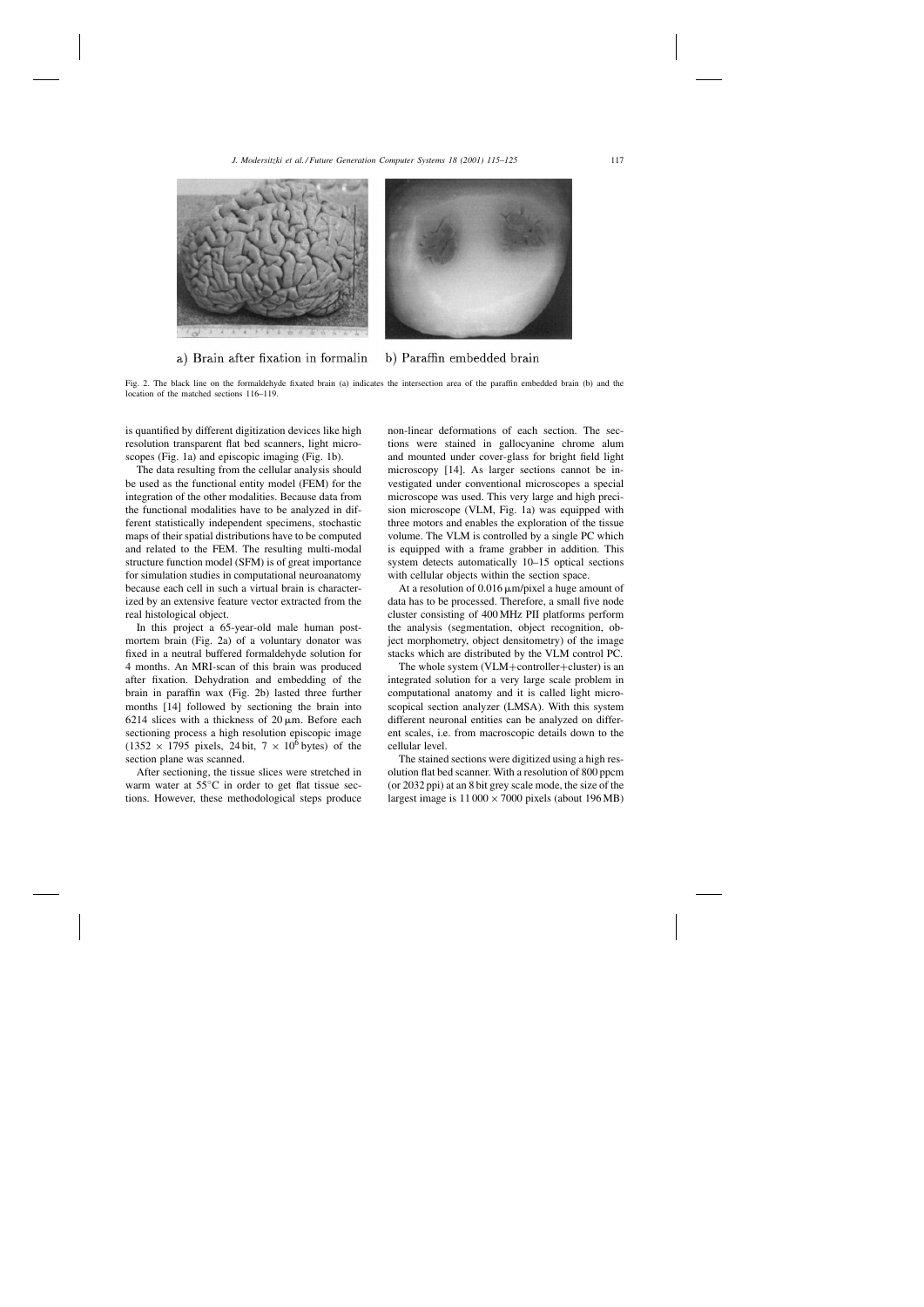[13]. The uncompressed amount of flat bed scanned data is approximately  $700 \text{ GB} + 40 \text{ GB}$  episcopic data for one human brain. If in addition each spatial stack of images would also be stored at a magnification of  $0.016 \mu m/p$ ixel, an expected data mass of about 4 PB has to be handled. A reduction of these data amount can be obtained by storing only the object feature vectors (8–12 features). This results in a reduction of the amount of data to 2.5 TB.

The stack of scanned images is the basis for computing the deformations introduced by the preparation processes. In Section 3 a mathematical formulation of the underlying problem is presented.

# **3. Modeling non-linear deformations of two consecutive sections**

The deformation of a tissue section introduced by the preparation processes can be decomposed into a linear part (including translation, rotation, scaling, shearing) and a non-linear part. The linear part results, e.g. from fixation of the tissue section on the microscopic slide. The non-linear part results from elastic properties of the tissue and is thus called elastic deformation. From Fig. 6c, where the difference between the section 116 and the linearly corrected section 117 is shown, it can be recognized that the non-linear part might also be substantial.

To compute the elastic deformation a standard approach of linear elasticity theory was used [9]. We are looking for an elastic deformation of a template image  $(T)$  that simultaneously minimizes the difference  $T(x - u, y - v) - R(x, y)$  between the deformed and the reference image  $(R)$  and the deformation energy

$$
E(u, v) = \int_{\Omega} \frac{1}{2} \lambda (u_x + v_y)^2
$$
  
+  $\mu (u_x^2 + v_y^2 + \frac{1}{2} (u_y + v_x)^2) d(x, y).$ 

Here, the so-called deformation field  $(u, v)$  =  $(u(x, y), v(x, y))$  describes the elastic deformation and  $\mu$ ,  $\lambda$  are the so-called Lamé-constants, see, e.g. [9]. This approach enforces similarity of the images as well as connectivity of the tissue. Note, in this notation  $T(x - u, y - v)$  might be viewed as the non-deformed version of the template.

Applying the calculus of Euler–Lagrange we find that a minimizer is characterized by the two-dimensional Navier–Lamé equations (1) (cf. e.g. [9])

$$
\begin{pmatrix} f \\ g \end{pmatrix} = \begin{pmatrix} \mu(u_{xx} + u_{yy}) + (\lambda + \mu)(u_{xx} + v_{xy}) \\ \mu(v_{xx} + v_{yy}) + (\lambda + \mu)(u_{xy} + v_{yy}) \end{pmatrix}
$$
  
=:  $A \begin{pmatrix} u \\ v \end{pmatrix}$ . (1)

Note that  $(f, g)^T$ , which might be viewed as a force field, depends non-linearly on the deformation, cf. Eq. (2)

$$
\begin{pmatrix} f \\ g \end{pmatrix}
$$
  
=  $\begin{pmatrix} (T(x - u, y - v) - R(x, y))T_x(x - u, y - v) \\ (T(x - u, y - v) - R(x, y))T_y(x - u, y - v) \end{pmatrix}$ . (2)

An appropriate discretization of these equations finally leads to a fix-point type equation for the unknown deformation field, cf. Eq. (3)

$$
A(u^{k+1}, v^{k+1})^{\mathrm{T}} = (f(u^k, v^k), g(u^k, v^k))^{\mathrm{T}}.
$$
 (3)

In principle, any method for solving a system of linear equations can be used to compute the solution of Eq. (3). However, a discretization with  $m \times$ *n* points results in  $N = 2mn$  unknowns (e.g. for  $512 \times 512$  discretization points we end up with  $N =$  $2^{19} = 524288$ ) and A becomes  $N \times N$ . For a standard *LU*-decomposition one needs to store  $O(N^2)$  real numbers and approximately  $O(N^3)$  floating point operations [8]. Thus, memory and computational requirements make a parallel implementation of an iterative solver for Eq. (3) unavoidable.

### **4. Parallel realization and measurements**

## *4.1. Parallel implementation of the elastic matching algorithm*

The implementation of our parallel algorithm for  $p$ processes can be divided into three parts (quantities used only locally are denoted with a subscript "loc"). The repetition of part two and three is called *outer loop* (the superscript "*k*" serves as an outer iteration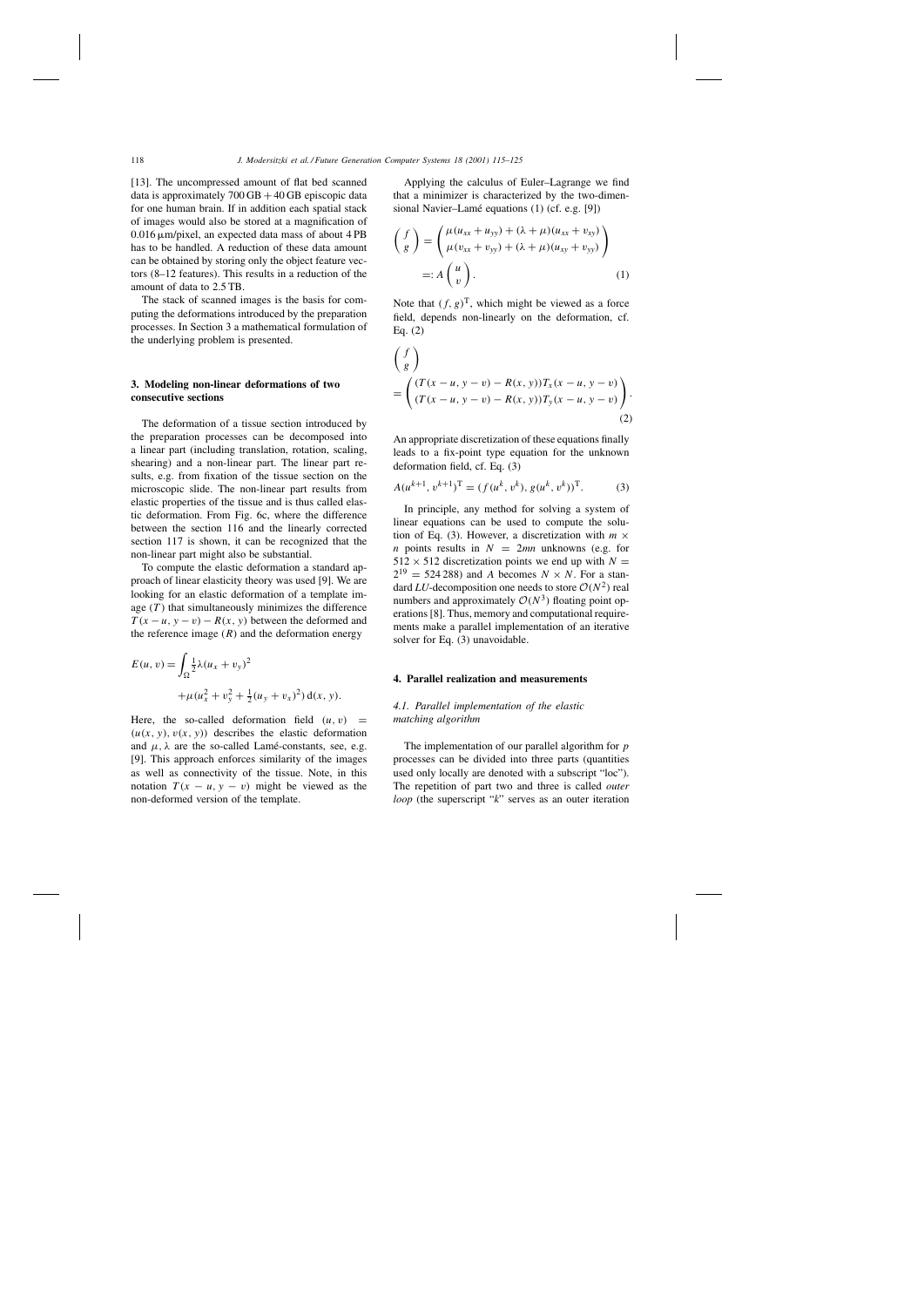| Table 1                                                             |  |  |  |
|---------------------------------------------------------------------|--|--|--|
| Principle phases of the parallel implementation of the CG-algorithm |  |  |  |

| (a) | Computation   | Matrix-vector multiplication    |                                                                                           |
|-----|---------------|---------------------------------|-------------------------------------------------------------------------------------------|
|     |               | Inner product                   | $q_{\text{loc}} = Ap$<br>$\alpha_{\text{loc}} = q_{\text{loc}}^{\text{T}} p_{\text{loc}}$ |
| (b) | Communication | Build and distribute global sum | $\alpha = \sum \alpha_{\rm loc}$                                                          |
| (c) | Computation   | Two SAXPY's                     | $x_{\text{loc}} = x_{\text{loc}} + \alpha p_{\text{loc}}$                                 |
|     |               |                                 | $r_{\text{loc}} = r_{\text{loc}} - \alpha q_{\text{loc}}$                                 |
|     |               | Inner product                   | $\beta_{\rm loc} = r_{\rm loc}^{\rm T} r_{\rm loc}$                                       |
| (d) | Communication | Build and distribute global sum | $\beta = \sum \beta_{loc}$                                                                |
| (e) | Computation   | Local vector operation          | $p_{\text{loc}} = r_{\text{loc}} + \beta p_{\text{loc}}$                                  |
| (f) | Communication | Exchange local vectors          | $p_{loc} \leftrightarrow$ right and left neighbor                                         |
|     |               |                                 |                                                                                           |

counter). In our current implementation there is one process per node.

- 1. Partition the images  $R$  and  $T$  into  $p$  stripes and distribute these stripes to  $p$  processes. Each process sets  $k = 0$ ,  $(u_{loc}^k, v_{loc}^k) = (0, 0)$ , and  $(f_{\text{loc}}^{k-1}, g_{\text{loc}}^{k-1}) = (0, 0).$
- 2. Each process applies the deformation  $(u_{\text{loc}}^k, v_{\text{loc}}^k)$ to  $T_{\text{loc}}$ , i.e. it computes  $T(x - u_{\text{loc}}, y - v_{\text{loc}})$  by using bilinear interpolation schemes. In addition, the forces  $(f_{loc}^k, g_{loc}^k)$  (see Eq. (2)) were computed independently. The difference between the new and the old force field might be used as a stopping criteria. Note that computing this difference implies a global communication in each iteration step.
- 3. Solve the system of linear equations (3) for the new deformation field  $(u^{k+1}, v^{k+1})$ . Set  $k \to k+1$  and continue with step 2.

As already pointed out, the main computational work is needed for solving Eq. (3), which has to be done in each step. Here, a parallel implementation of the conjugate gradient method (CG) is used (cf. e.g. [8]). This iterative scheme leads to an additional so-called *inner loop*.

The basic structure of our implementation is given in Table 1. The essential computational and communication costs needed in one step of the inner CG iteration are next neighbor communication (exchange local stripes with two neighbors), two global sums (inner products  $\approx$  4N FLOPS), three local SAXPY operations  $(Y = \alpha X + Y, \, 6N/p$  FLOPS for vectors X, Y of length  $N/p$ , and one matrix vector multiplication. Exploiting the special structure of the matrix  $A$ , the expense of this multiplication is  $\mathcal{O}(N/p)$  FLOPS but depends on the particular discretization of the deformation field  $(u, v)$ . Note, N is the total number of unknowns (i.e.  $N = 2mn$  for  $m \times n$  discretization points), p is the number of processes.

To process on a pair of  $1024 \times 1024$  pixel images, a computation power of approximately 10 GFLOPS is needed in one outer iteration step. The number of outer iteration steps needed is in the order of 100, but depends generally on the resolution of the images and the magnitude of the deformation. Since our goal is the matching of a whole brain consisting of about 6000 sections, a multicomputer is needed to provide the enormous amount of computation power.

#### *4.2. Hardware environment*

Clusters built from commodity off-the-shelf PCs or workstations are an attractive alternative to "real" parallel machines, due to their better price/performance ratio. This is especially true, when the nodes are connected via high speed networks which combine low latencies with a high transfer bandwidth.

Our parallel implementation was performed on the "Störtebeker Cluster" [10]. This cluster consists of 48 dual SMP platforms (333 MHz Pentium II) which are interconnected via Myrinet [3]. Basic building blocks of the network topology (Fig. 3) are four switch fabrics, forming a fully connected graph. One fabric hosts eight interconnected 8-port switches arranged as a bi-graph with two stages of four switches each.

## *4.3. Programming interface*

While commodity off-the-shelf cluster nodes deliver increasing high computation power, achieving adequate high speed communication is still a challenge. At the network interface side, it was found earlier that the "traditional" protocols and operating system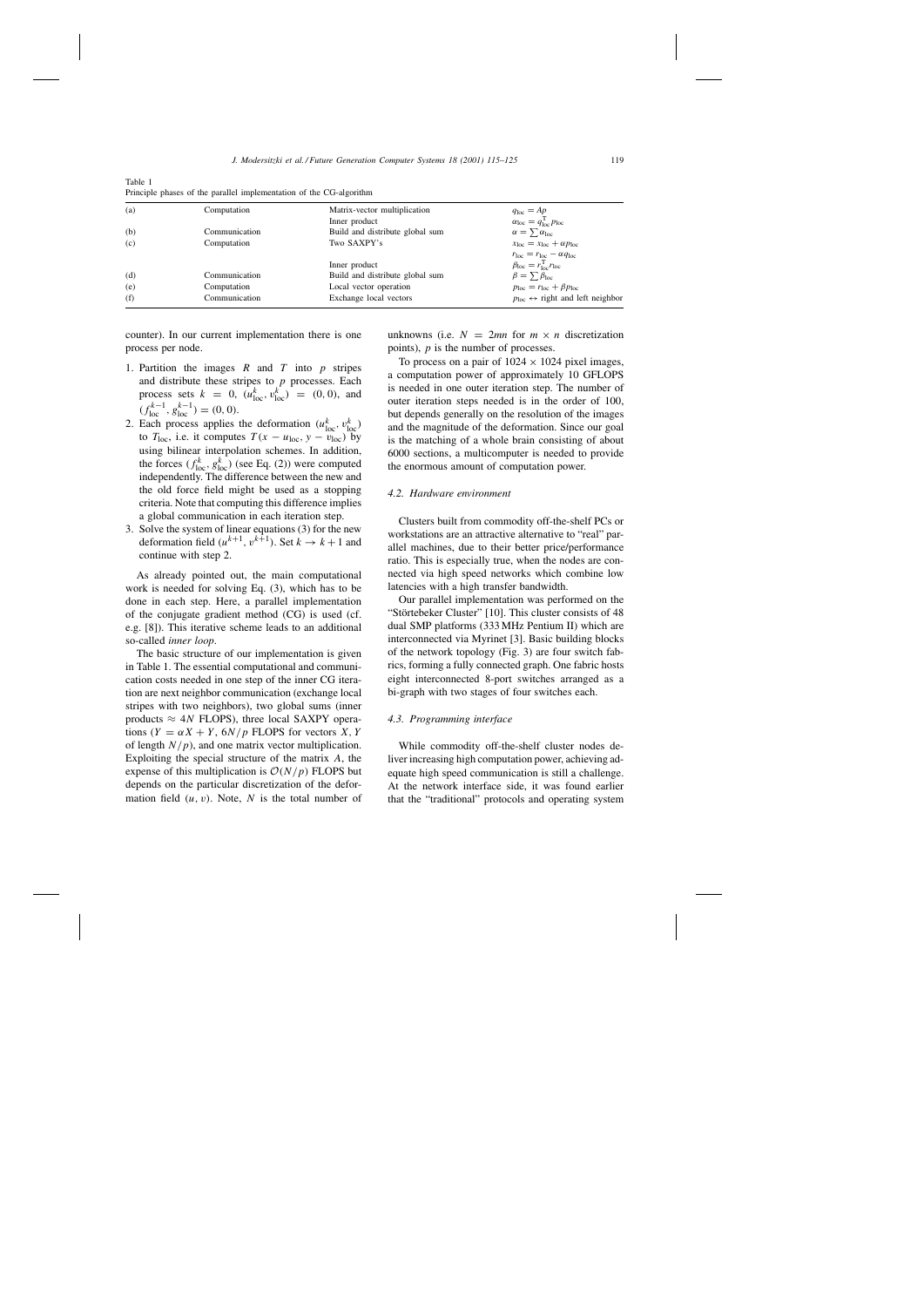

Fig. 3. Topology of the Störtebeker Cluster.

services are not able to make the very low latencies and a high bandwidth of the network technologies available at the user level. Applications often can exploit the performance of the underlying network only by using tailor-made programming interfaces. With these special interfaces and access methods, it is possible to produce and consume communication traffic close to the peak performance of system busses and network links. For most technologies, this involves direct access to the communication hardware. Unfortunately, the efficiency of communication via direct hardware access depends strongly on programming details of the specific device technology. This dependency makes porting the applications between different technologies difficult if not impossible.

In order to provide efficient direct access without loosing portability of the applications, a lean message passing programming interface has been developed at the University of Lübeck [12]. This high performance cluster communication (HPCC) environment acts as a common abstraction layer for various high speed technologies. Its portability enables applications to access different networks in a uniform and efficient manner. Currently HPCC supports direct access for four high speed networks [10]: Myrinet, Scalable Coherent Interface (SCI), Gigabit Ethernet, and Heterogeneous Interconnect (HIC).

HPCC provides the functionality for communication (connection establishment, send, receive) and dynamic process creation, similar to PVM or MPI. In order to exploit the performance of high speed devices, a zero-copy, unbuffered send, and a corresponding receive operation are offered besides the buffered, blocking send and receive operations. For the measurements shown in Fig. 4, the parallel program uses HPCC as communication layer under LINUX.



Fig. 4. Speedup for matching two pairs of  $n \times n$  pixel images,  $N = 256, 512,$  and 1024.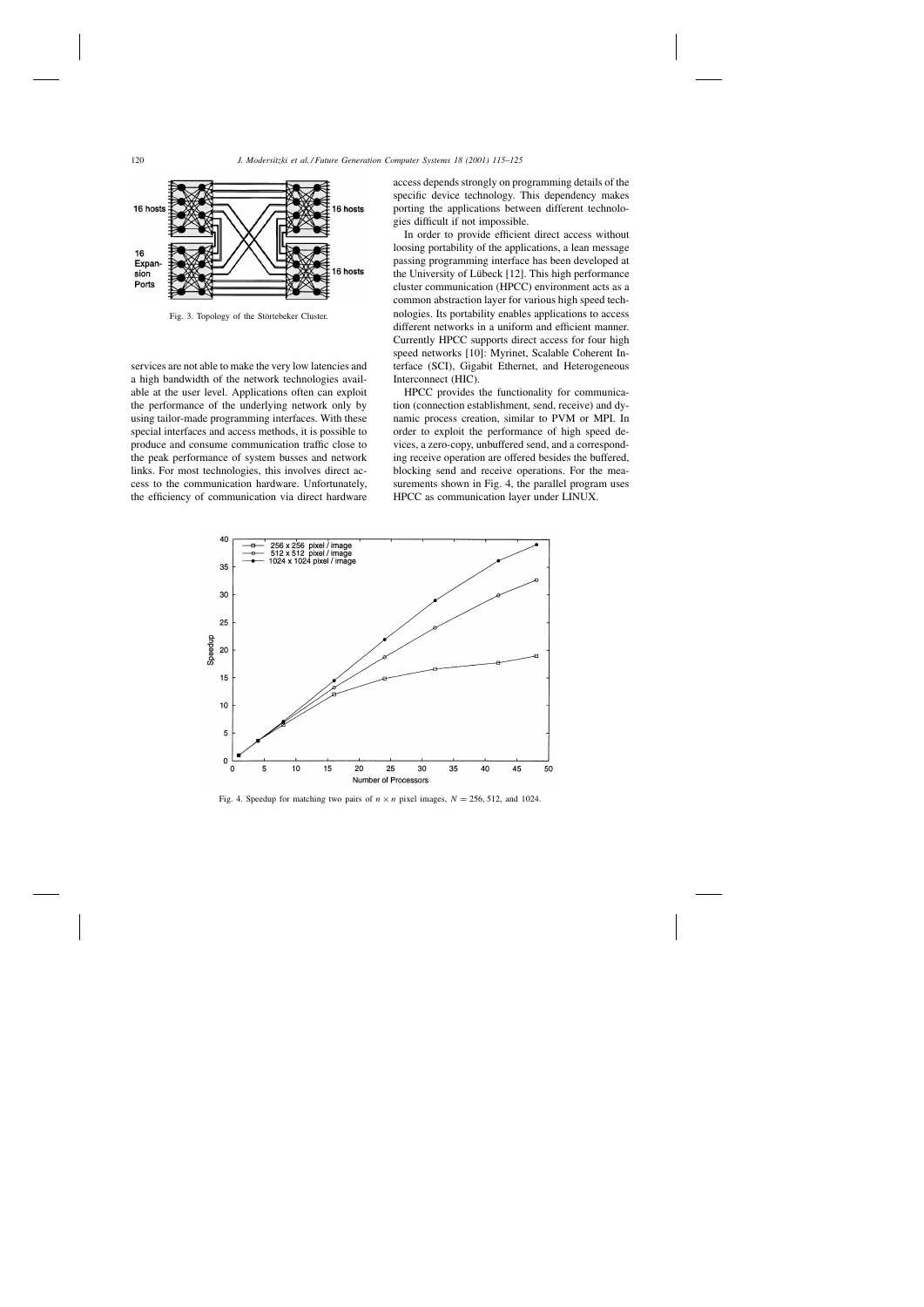



Fig. 5. *System load* and computation/communication phases of the arbitrarily chosen processes 4 and 8 for an eight node configuration.

## *4.4. Measurements*

With respect to reasonable measuring times, the number of steps in the outer loop as well as the maximum number of the CG steps in the inner loop were set to 50. Measurement series with a variable number of nodes (the current implementation only supports one process per node) were performed. In order to investigate the implementation behavior at different image sizes, the speedup for three pairs  $(256 \times 256, 512 \times 512,$ and  $1024 \times 1024$  pixel images) were regarded.

The run time for matching a pair of  $n \times n$  pixel images with our sequential version is about 26 min for  $n = 256$  and about 2h for  $n = 512$ . For  $n =$ 1024 the time would be about 8 h. However, memory requirements prohibit this execution. In order to get the program speedup for these images irrespective of the missing normalization factor, the run time on a four node version provides the calculation base. As the speedup measurement for  $n = 256$  and 512 were nearly the same on a four node system, we assume that this would be more than ever the same for  $n = 1024$ .

Since the parallel version also has a sequential part (i.e. starting the processes, initialization and distribution of the images, etc.) it is clear that the speedup cannot be linear (optimal). As expected, the speedup becomes better with increasing problem size (Fig. 4). For matching a pair of  $1024 \times 1024$  pixel images the program speedup on 48 computation nodes is near 40 with a total run time of about 12 min.

To get insight into the program behavior, three iteration steps of the CG-algorithm are shown in Fig. 5. For observation and evaluation of the behavior the performance monitoring tool DELTA-T [11] is used. The *system load* and computation/communication phases of two arbitrarily chosen processes are shown for an eight node configuration (i.e. eight processes). Fig. 5 shows about 0.25 s of the execution time. In particular, three principle phases of the CG-algorithm as introduced in Table 1 are displayed. The upper curve in Fig. 5 shows the *system load*. Here, 100% indicates that all eight processors are working concurrently. An average utilization of nearly 100% is reached, i.e. the parallel implementation of the CG-algorithm is able to use almost the full system power. The two Gantt graphs of processes 4 and 8 show computation phases (black) and communication phases (white). Typically, more than 50% of the execution time of one CG step is taken by phase (a). Building the global sums (phases (b) and (d)) takes more time than exchanging the local vectors in phase (f), although much more data have to be transferred in phase (f).

If more computation nodes are used, the computation time of phases (a), (c), and (e) is reduced. In contrast, the time for the communication phases (b) and (d) is increased. For larger numbers of nodes this leads to a lower efficiency and might become crucial while matching two images of relatively small sizes. However, the images to be matched in the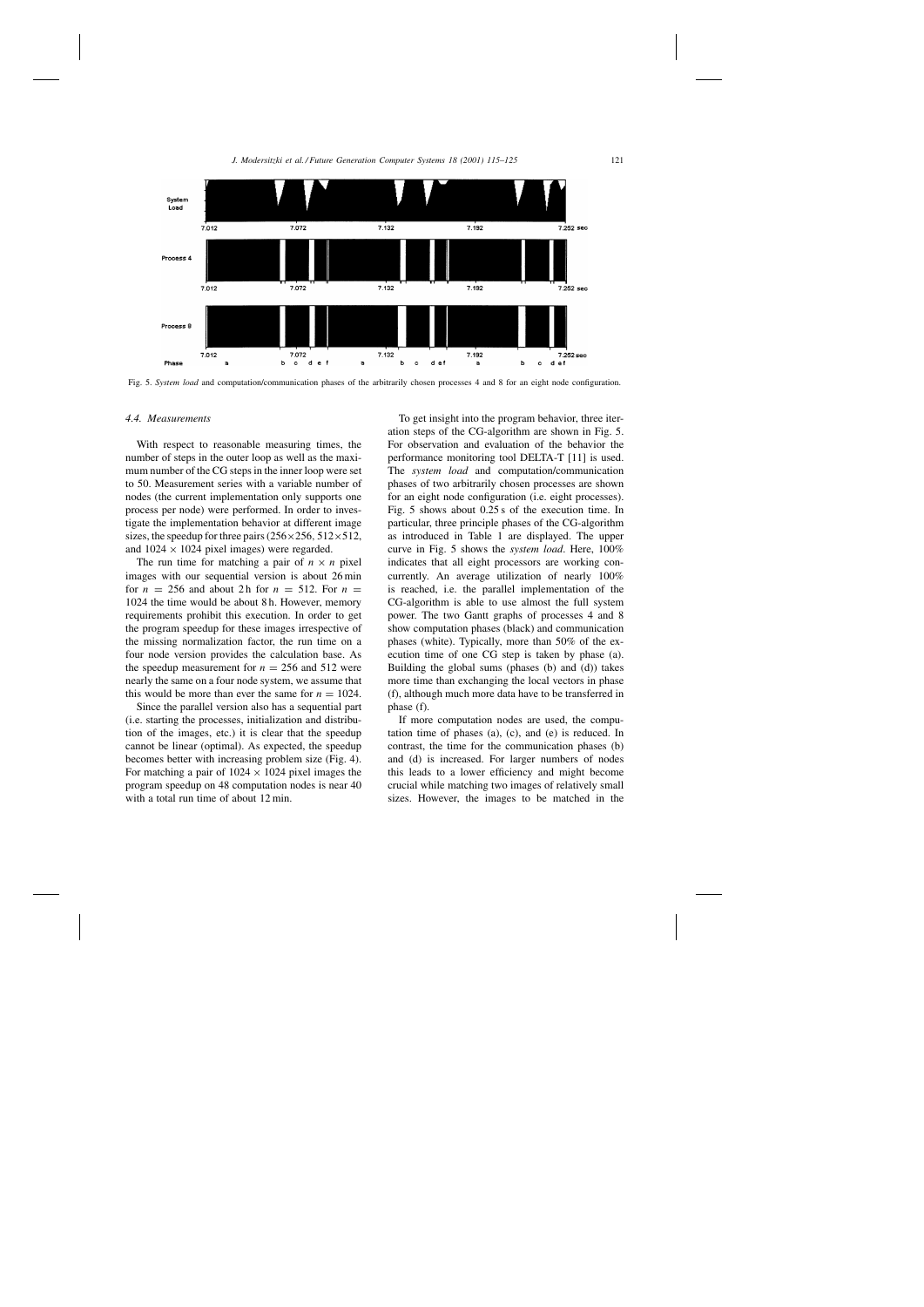

Fig. 6. (a) Reference image R (section 116) and (b) template image T (linearly corrected section 117), both  $512 \times 512$  pixels, 256 gray levels. Note that differences can hardly be seen by human eyes. Difference (c) before ( $||T-R|| \approx 10361$ ) and (d) after ( $||T_{200} - R|| \approx 3123$ ) performing the elastic matching algorithm. The difference reduction ratio is  $||T_{200} - R||/||T - R|| \approx 30.1\%$ .

HNSP project have a high resolution and thus large sizes.

# **5. Results**

In Fig. 6 the results of matching a pair of  $512 \times 512$ pixel images are shown. Here, the arbitrarily chosen sections 116 (Fig. 6a) and 117 (Fig. 6b) out of a total of 6214 sections were matched. The sections are obtained from the occipital lobe (visual system). Due to a better presentation and in correspondence to our measurements, these images were scaled down from  $6500 \times 2300$  to  $512 \times 512$ pixels.

Comparing the (linearly corrected) template 117 with the reference image 116 shows a difference of  $||T - R|| \approx 10361$  in the Frobenius norm (Fig. 6c). Using our elastic matching algorithm, we are able to reduce the difference to  $||T_{200} - R|| \approx 3123$  (Fig. 6d), which is ca. 30.1% of the initial difference. Here, we performed 200 outer iteration steps.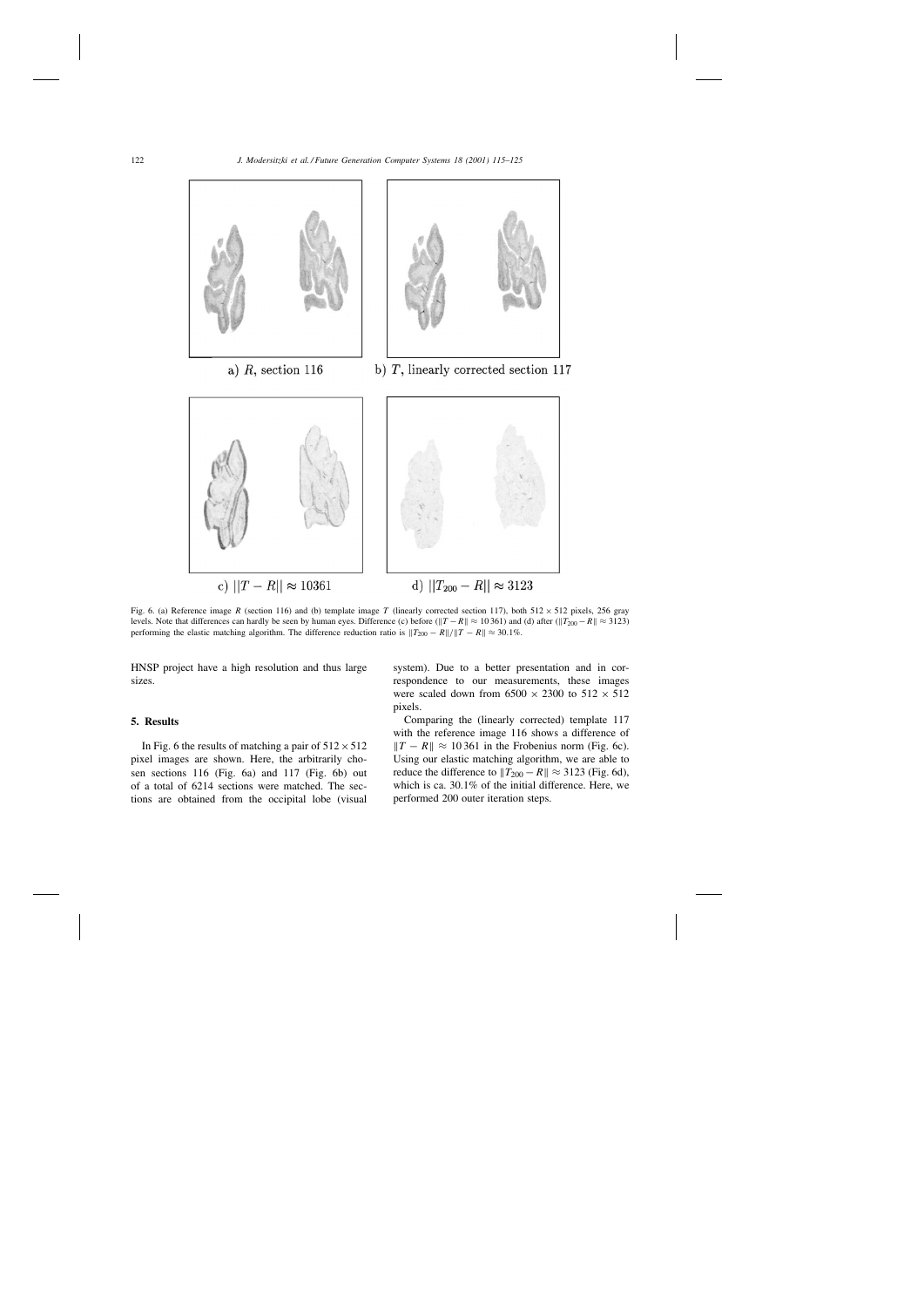

Fig. 7. Results after elastic matching of sections 116–119: (a) three-dimensional region of interest of the object data (three-dimensional alignment of four sections); (b) three-dimensional visualization of the alignment of scanned and down-scaled  $1024 \times 1024$  pixel images (scaled z-axis, rendering of four sections).

The elastic matching algorithm enables a spatial alignment of several consecutive sections. This is apparent from Fig. 7b, where four consecutive sections of  $1024 \times 1024$  pixel images were matched. Note, for presentation purpose the z-axis has been scaled differently. For this example, the registration is perfect up to pixel size.

Interpolation schemes are used in order to obtain spatially corrected object data (Fig. 7a). From this, we obtain a sufficient reconstruction of the spatial geometry of a whole brain on a cellular level.

From the morphological point of view this can be considered as an adequate result. Irrespectively to the fact that there exists no other method for solving this kind of deformation problem, this technique can be considered as a sophisticated procedure to match images of tissue sections of the whole human brain.

## **6. Conclusion**

The presented elastic matching method allows reconstruction of deformed images. Because of its universality, the technique is also useful to align images from other modalities like PET, MRI, electroencephalography (EEG). Moreover, this method

can be adapted easily to a variety of more general image registration problems.

A parallel implementation makes the approach practicable and attractive for medical image processing applications, especially for those emerging from the HNSP. Our implementation demonstrates that the elastic matching algorithm produces promising results in a reasonable amount of time on a high performance cluster system. In addition, the implementation allows matching of images obtained from high resolution section scans. Artifacts arising from down-scaling and interpolation schemes can be reduced by using large sized images.

From the medical point of view, further work has to be performed by investigating and interpreting the results. Till now we do not know what is actually the best match in medical sense, what is under-matched and which result is over-matched (corrected template and reference are identical). From the mathematical point of view a convergence proof of the overall algorithm is under work.

However, the method is a promising tool for the reconstruction process within the HNSP. In the future we will also parallelize the method using a multi-grid solver and in particular a direct solver based on fast Fourier-type techniques (FFT) [7]. Therefore, different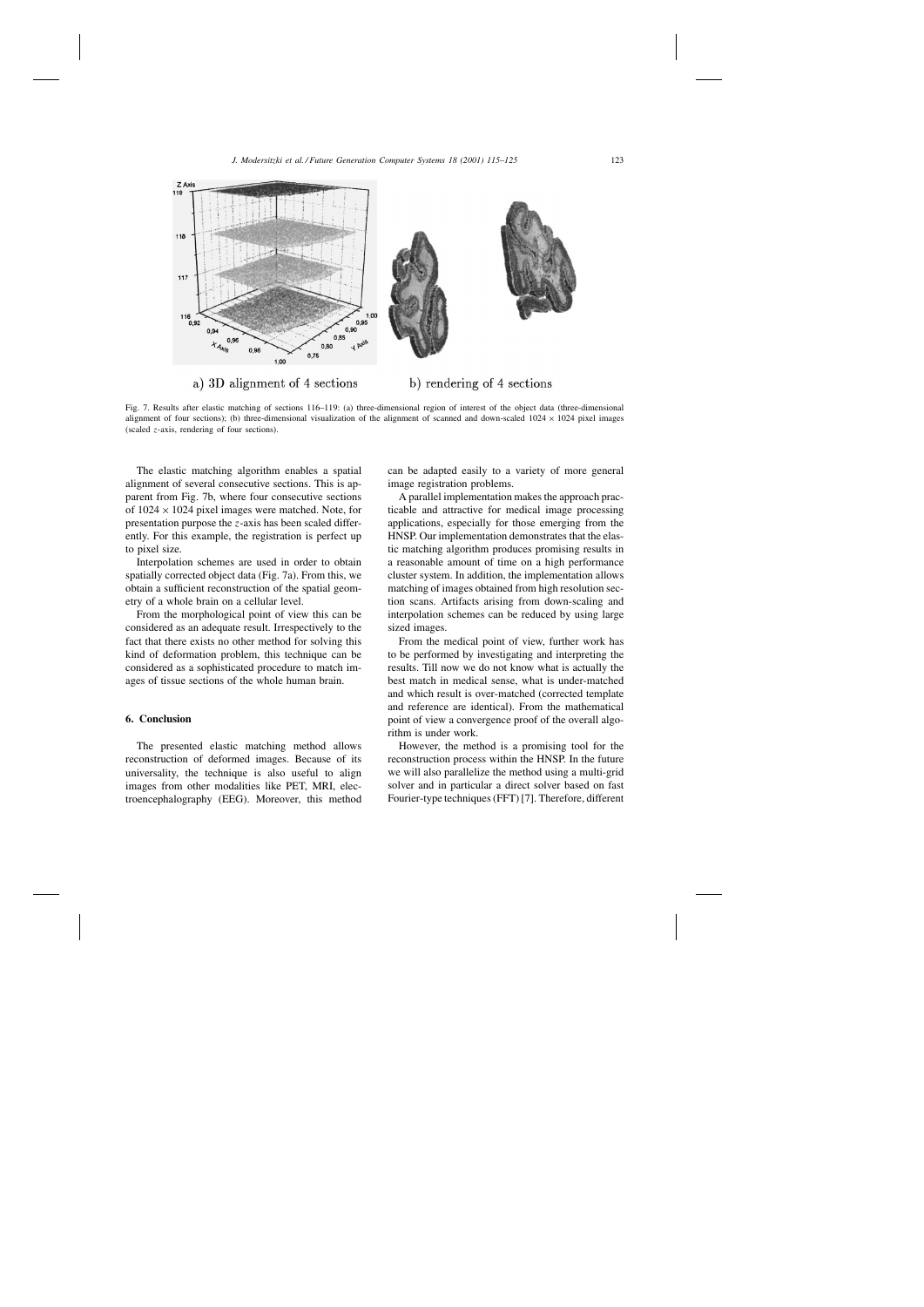modules for solving the system of linear equations with appropriate parallelization strategies have to be supplied.

The presented results are based on the interaction of computer science and medicine. Sophisticated techniques are needed to produce high quality images. However, spatially non-deformed images seem to be out of reach at least in the near future. Thus, within the deformation process, specialized algorithms and its parallel realizations are needed to obtain reliable object data.

## **Acknowledgements**

We are indebted to A. Folkers and J.-M. Frahm for implementing parts of the algorithm.

# **References**

- [1] Y. Amit, U. Grenander, M. Piccioni, Structural image restoration through deformable templates, J. Am. Statist. Assoc. 86 (414) (1991) 376–387.
- [2] R. Bajcsy, S. Kovačič, Toward an individualized brain atlas elastic matching, MS-CIS-86-71 Grasp Lap 76, Department of Computer and Information Science, Moore School, University of Philadelphia, Philadelphia, PA, 1986.
- [3] N.J. Boden, D. Cohen, R.E. Felderman, A.E. Kulawik, C.L. Seitz, J.N. Seizovic, W.-K. Su, Myrinet: a gigabit-per-second local-area network, IEEE Micro 15 (1) (1995) 119–128.
- [4] F.L. Bookstein, A statistical method for biological shape comparisons, J. Theoret. Biol. 107 (1984) 475–520.
- [5] M. Bro-Nielsen, Medical image registration and surgery simulation, Ph.D. Thesis, IMM, Technical University of Denmark, Denmark, 1996.
- [6] G.E. Christensen, Deformable shape models for anatomy, Ph.D. Thesis, Sever Institute of Technology, Washington University, St. Louis, MO, 1994.
- [7] B. Fischer, J. Modersitzki, Fast inversion of matrices arising in image processing, Numer – Algorithms 22 (1999) 1–11.
- [8] G.H. Golub, C.F. van Loan, Matrix Computations, 2nd Edition, The Johns Hopkins University Press, Baltimore, 1989.
- [9] M.E. Gurtin, An Introduction to Continuum Mechanics, Academic Press, Orlando, 1981.
- [10] Störtebeker Cluster Project, Institute of Computer Engineering, Medical University of Lübeck, 1998, http:// www.iti.mu-luebeck.de/cluster.
- [11] W. Obelöer, E. Maehle, Integration of debugging and performance optimization, in: Proceedings of the Second Sino-German Workshop on Advanced Parallel Processing Technologies (APPT), Koblenz, 1997, pp. 17–24.
- [12] S. Petri, G. Lustig, C. Grewe, R. Hagenau, W. Obelöer, M. Boosten, Performance comparison of different high-speed networks with a uniform efficient programming interface, in: Proceedings of the SCI Europe'99, SINTEF Electronics and Cybemetics, Oslo (1999) 83–90.
- [13] O. Schmitt, R. Eggers, Flat-bed scanning as a tool for quantitative neuroimaging, J. Microsc. 196 (1999) 337–346.
- [14] O. Schmitt, R. Eggers, High contrast and homogeneous staining of paraffin sections of whole human brains for three-dimensional ultrahigh resolution image analysis, Biotech. Histochem. 73 (1997) 44–51.
- [15] T. Schormann, M. von Matthey, A. Dabringhaus, K. Zilles, Alignment of 3-D brain data sets originating from MR and histology, Bioimaging 1 (1993) 119–128.
- [16] J.-P. Thirion, Non-rigid matching using demons, Correspondence on Computer Vision and Pattern Recognition, IEEE Press, New York, 1996, pp. 245–251.
- [17] A.W. Toga, Brain Warping, Academic Press, San Diego, CA, 1999.



**Jan Modersitzki** is a research assistant at the Institute of Mathematics of the Medical University of Lübeck, Germany. He received his Diploma and PhD degree from the University of Hamburg in 1990 and 1995, respectively. His research interests include numerical analysis (in particular iterative methods for large linear systems), parallel computing, and digital image processing.



**Gunther Lustig** is a research assistant at the Medical University of Lübeck, Germany. He received his MS degree in Electrical Engineering from the University of Paderborn in 1995. Prior to joining Lübeck, he interned Daimler–Benz Systems Technology Research where he worked on portable monitoring tools for embedded systems. His research interests include parallel and distributed systems,

high speed networks, and computer architecture.



**Oliver Schmitt** was born in Hamburg, Germany on January 10, 1964. He studied history of natural sciences, philosophy, and philology from the University of Hamburg in 1983. He received his MD degree in 1991 at the University of Lübeck, Germany. From 1986 to 1991 he investigated neuron populations in the human putamen by morphonmetry, first and second order stereology. From 1992 to 1993